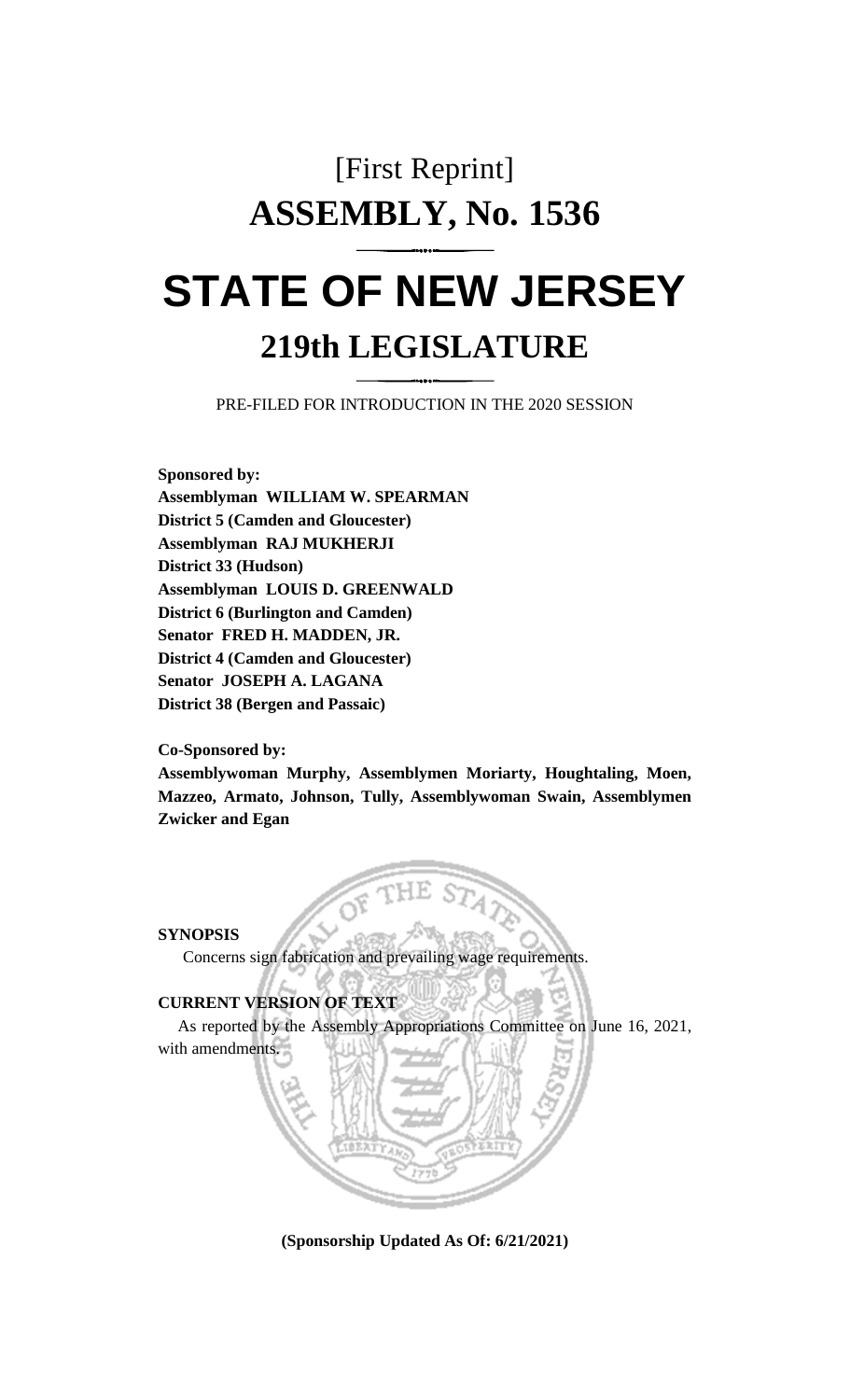#### **A1536** [1R] SPEARMAN, MUKHERJI

 **AN ACT** concerning the fabrication of certain signs and amending P.L.1963, c.150 **<sup>1</sup> [**and P.L.2002, c.44**] 1** . **BE IT ENACTED** *by the Senate and General Assembly of the State of New Jersey:* 1. Section 2 of P.L.1963, c.150 (C.34:11-56.26) is amended as follows: 2. As used in this act: (1) "Department" means the Department of Labor and Workforce Development of the State of New Jersey. (2) "Locality" means any political subdivision of the State, combination of the same or parts thereof, or any geographical area or areas classified, designated and fixed by the commissioner from time to time, provided that in determining the "locality," the commissioner shall be guided by the boundary lines of political subdivisions or parts thereof, or by a consideration of the areas with respect to which it has been the practice of employers of particular crafts or trades to engage in collective bargaining with the representatives of workers in such craft or trade. (3) "Maintenance work" means the repair of existing facilities when the size, type or extent of such facilities is not thereby changed or increased. "Maintenance work" also means any work on a maintenance-related project that exceeds the scope of work and capabilities of in-house maintenance personnel, requires the solicitation of bids, and has an aggregate value exceeding \$50,000. (4) "Public body" means the State of New Jersey, any of its political subdivisions, any authority created by the Legislature of the State of New Jersey and any instrumentality or agency of the State of New Jersey or of any of its political subdivisions. (5) "Public work" means construction, reconstruction, demolition, alteration, custom fabrication or repair work, or maintenance work, including painting and decorating, done under contract and paid for in whole or in part out of the funds of a public body, except work performed under a rehabilitation program. "Public work" shall also mean construction, reconstruction, demolition, alteration, custom fabrication or repair work, done on any property or premises, whether or not the work is paid for from public funds, if, at the time of the entering into of the contract the property or premises is owned by the public body or: (a) Not less than 55% of the property or premises is leased by a public body, or is subject to an agreement to be subsequently leased by the public body; and

**Matter underlined thus is new matter**

**EXPLANATION – Matter enclosed in bold-faced brackets [thus] in the above bill is not enacted and is intended to be omitted in the law.**

**Matter enclosed in superscript numerals has been adopted as follows: Assembly AAP committee amendments adopted June 16, 2021.**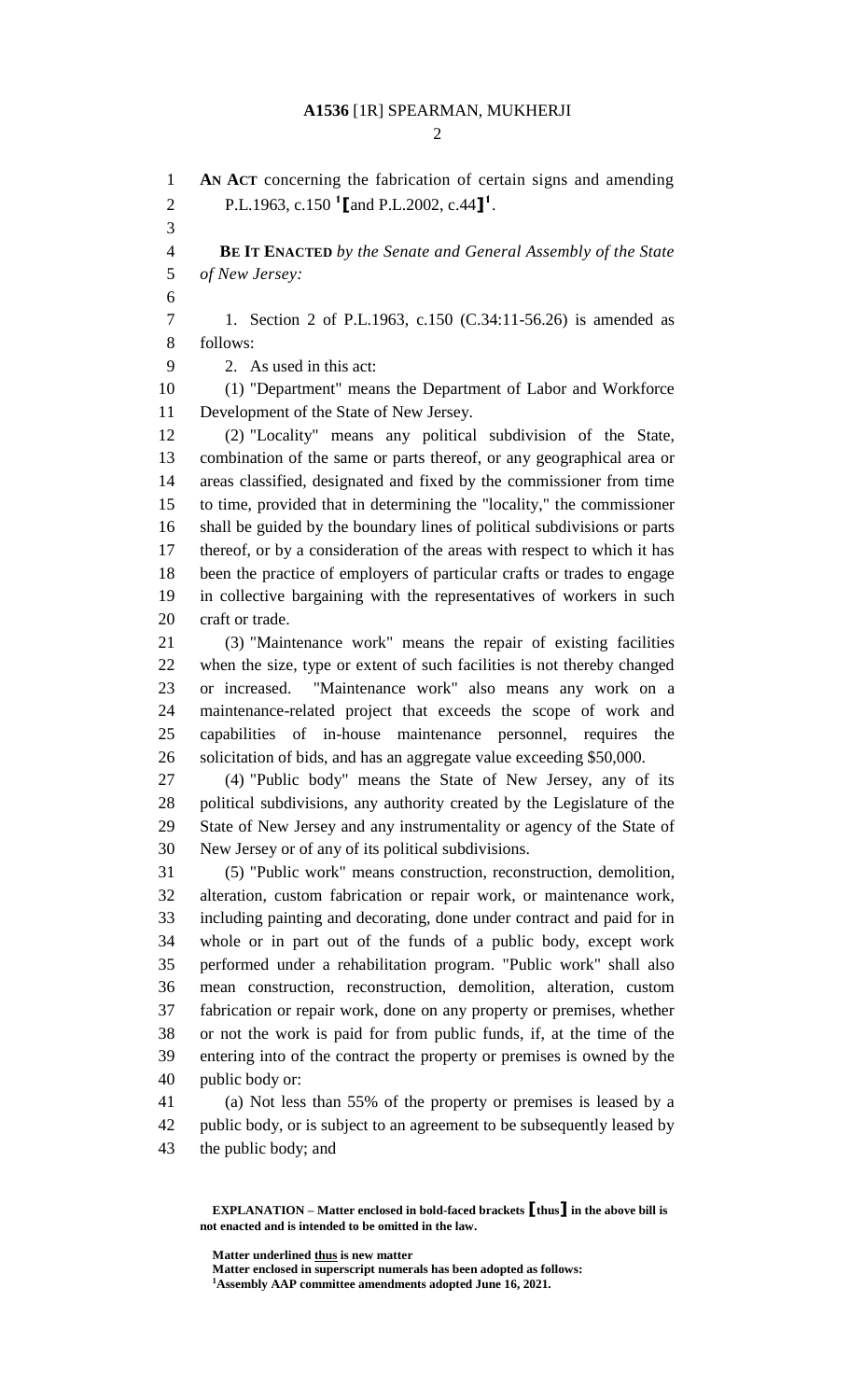(b) The portion of the property or premises that is leased or subject to an agreement to be subsequently leased by the public body measures more than 20,000 square feet.

 (6) "Commissioner" means the Commissioner of Labor and Workforce Development or his duly authorized representatives.

 (7) "Workman" or "worker" includes laborer, mechanic, skilled or semi-skilled, laborer and apprentices or helpers employed by any contractor or subcontractor and engaged in the performance of services directly upon a public work, regardless of whether their work becomes a component part thereof, but does not include material suppliers or their employees who do not perform services at the job site. For the purpose of P.L.1963, c.150 (C.34:11-56.25 et seq.), contractors or subcontractors engaged in custom fabrication shall not be regarded as material suppliers.

 (8) "Work performed under a rehabilitation program" means work arranged by and at a State institution primarily for teaching and upgrading the skills and employment opportunities of the inmates of such institutions.

 (9) "Prevailing wage" means the wage rate paid by virtue of collective bargaining agreements by employers employing a majority of workers of that craft or trade subject to said collective bargaining agreements, in the locality in which the public work is done.

 (10) "Act" means the provisions of P.L.1963, c.150 (C.34:11- 56.25 et seq.) and the rules and regulations issued hereunder.

(11) "Prevailing wage contract threshold amount" means:

 (a) In the case of any public work paid for in whole or in part out of the funds of a municipality in the State of New Jersey or done on property or premises owned by a public body or leased or to be leased by the municipality, the dollar amount established for the then current calendar year by the commissioner through rules and regulations promulgated pursuant to the "Administrative Procedure Act," P.L.1968, c.410 (C.52:14B-1 et seq.), which amount shall be equal to \$9,850 on July 1, 1994 and which amount shall be adjusted on July 1 every five calendar years thereafter in direct proportion to the rise or fall in the average of the Consumer Price Indices for Urban Wage Earners and Clerical Workers for the New York metropolitan and the Philadelphia metropolitan regions as reported by the United States Department of Labor during the last full calendar year preceding the date upon which the adjustment is made; and

 (b) In the case of any public work other than a public work described in paragraph (a) of this subsection, an amount equal to \$2,000.

(12) "Custom fabrication" means:

 (a) the fabrication of any of the following: plumbing, heating, cooling, ventilation or exhaust duct systems, **[**and**]** mechanical insulation, or **<sup>1</sup> [**signs**]** one or more signs in a project which cost a total 47 of more than \$30,000 and are part of a project upon completion<sup>1</sup>; or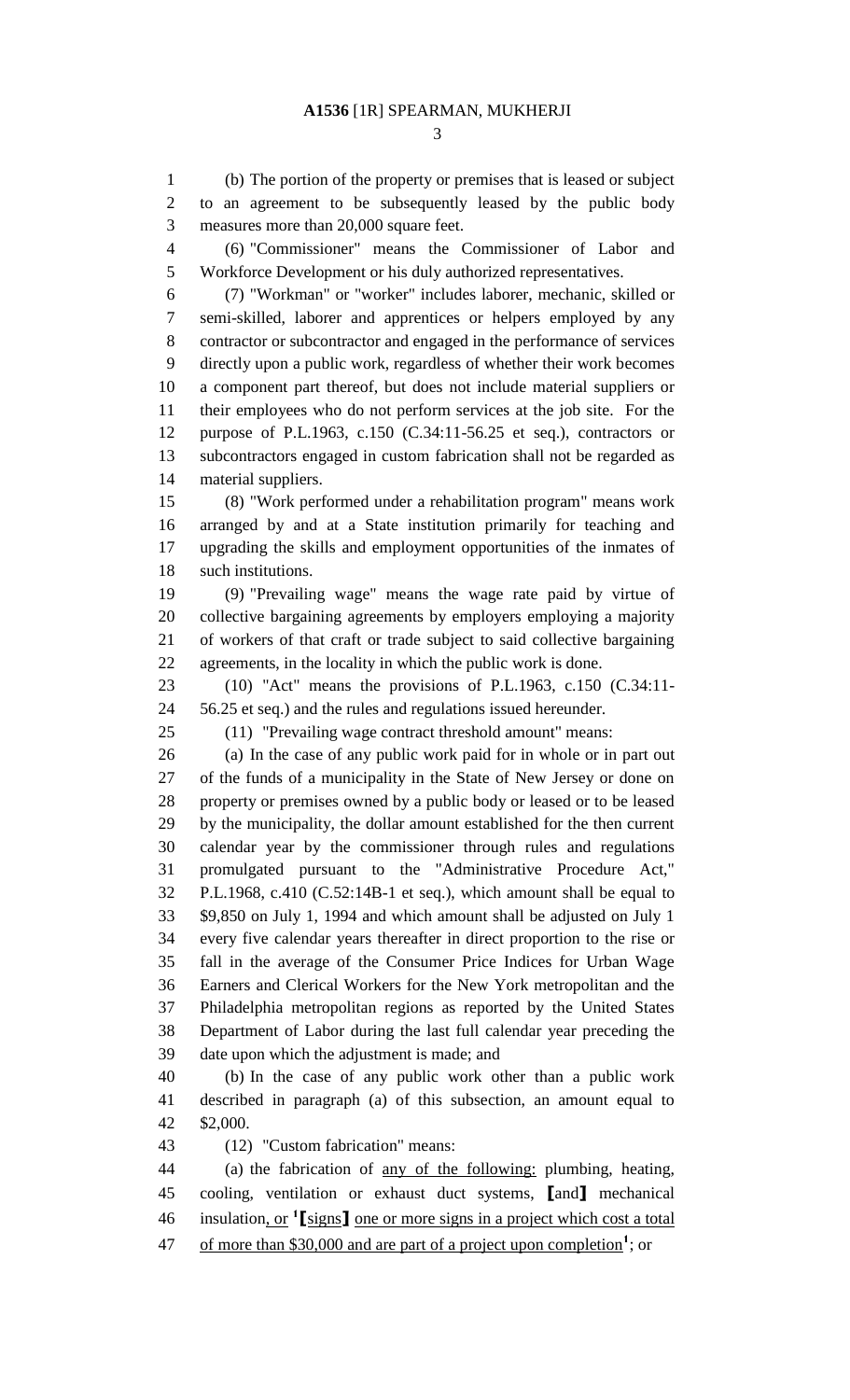#### **A1536** [1R] SPEARMAN, MUKHERJI

 (b) any other fabrication which is either of components or structures pre-fabricated to specifications for a particular project of public work or of other materials finished into components without further modification for use in a project of public work or for use in a type or classification of a project of public work.

(cf: P.L.2019, c.44, s.1)

**1 [**2. Section 2 of P.L.2002, c.44 (C.52:38-2) is amended as follows:

2. For the purposes of this act:

 "Apprenticeship program" means a registered apprenticeship program providing to each trainee combined classroom and on-the- job training under the direct and close supervision of a highly skilled worker in an occupation recognized as an apprenticeable trade, and registered by the Bureau of Apprenticeship and Training of the U.S. Department of Labor and meeting the standards established by the bureau, or registered by a State apprenticeship agency recognized by the bureau.

 "Custom fabrication" means custom fabrication as defined by section 2 of P.L.1963, c.150 (C.34:11-56.26).

 "Labor organization" means, with respect to a contracted work on a public works project, an organization which represents, for purposes of collective bargaining, employees involved in the performance of public works contracts and eligible to be paid prevailing wages under the "New Jersey Prevailing Wage Act", P.L.1963, c.150 (C.34:11-56.25 et seq.) and has the present ability to refer, provide or represent sufficient numbers of qualified employees to perform the contracted work, in a manner consistent with the provisions of this act and any plan mutually agreed upon by the labor organization and the public entity pursuant to subsection g. of section 5 of this act.

 "Project labor agreement" means a form of pre-hire collective bargaining agreement covering terms and conditions of a specific project.

 "Public entity" means the State, any of its political subdivisions, any authority created by the Legislature and any instrumentality or agency of the State or of any of its political subdivisions.

 "Public works project" means any public works project for the construction, reconstruction, demolition or renovation of buildings, or the custom fabrication of materials, components or structures, including signs, used in the buildings, done at the public expense, 42 including by means of tax incentives or other incentives, or located 43 on public property, other than pumping stations or water or sewage treatment plants, for which:

 (1) It is required by law that workers be paid the prevailing wage determined by the Commissioner of Labor pursuant to the provisions of the "New Jersey Prevailing Wage Act", P.L.1963, c.150 (C.34:11-56.25 et seq.); and